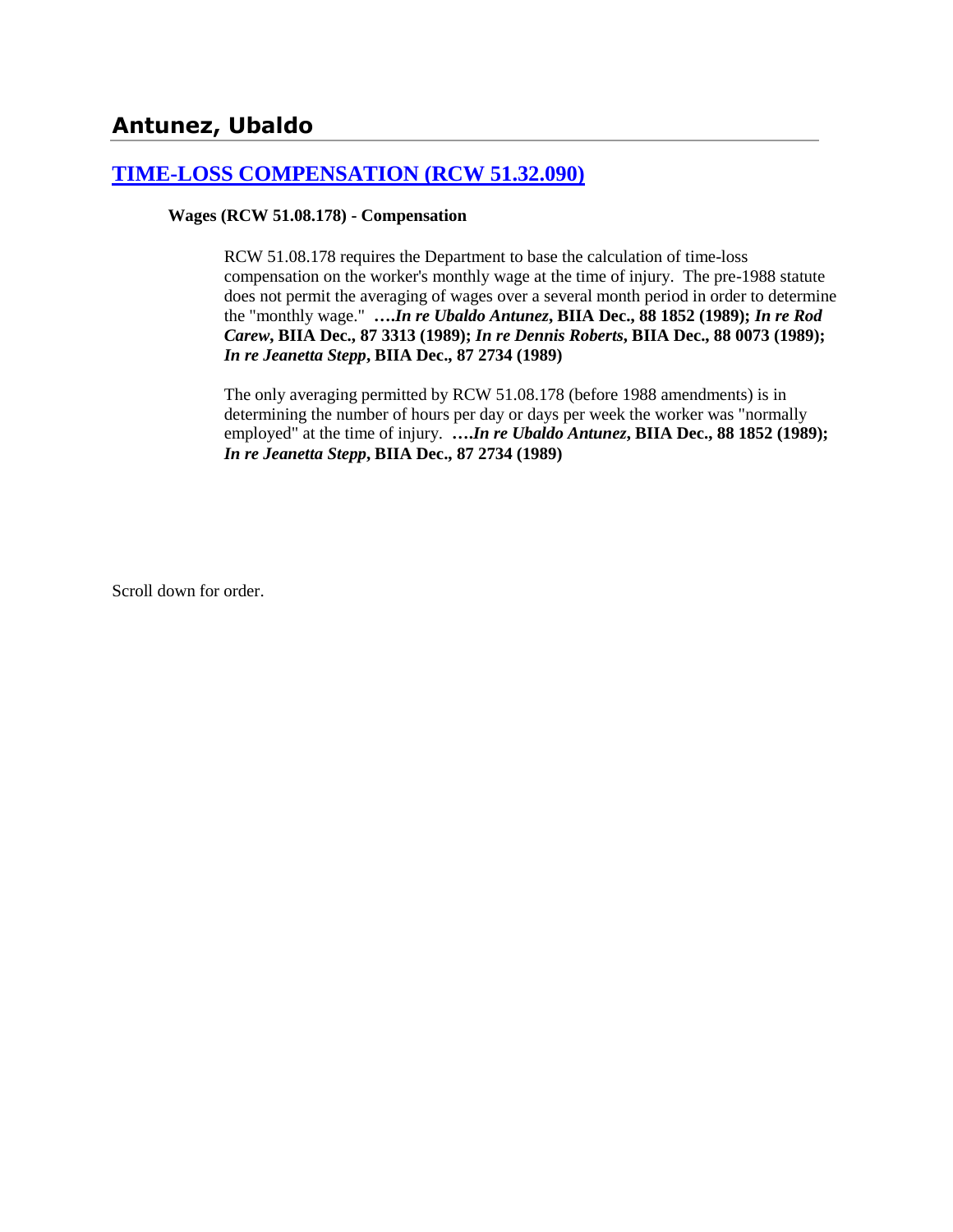### **BEFORE THE BOARD OF INDUSTRIAL INSURANCE APPEALS STATE OF WASHINGTON**

**)**

**IN RE: UBALDO ANTUNEZ ) DOCKET NO. 88 1852**

**CLAIM NO. K-608872 ) DECISION AND ORDER**

APPEARANCES:

Claimant, Ubaldo Antunez, by Prediletto, Halpin, Cannon, Scharnikow & Bothwell, P.S., per Gomer L. Cannon

Employer, Roza Farms, Inc., by None

Department of Labor and Industries, by The Attorney General, per John R. Wasberg, Assistant, and Gary W. McGuire, Paralegal

This is an appeal filed by the claimant on May 5, 1988, from an order of the Department of Labor and Industries dated March 15, 1988 which adjusted the rate of time-loss compensation to add consideration of dependents on the claim and paid time-loss compensation for the period September 7, 1987 through January 26, 1988 less a deduction made for prior time-loss compensation paid during the same period. **REVERSED AND REMANDED**.

# **DECISION**

Pursuant to RCW 51.52.104 and RCW 51.52.106, this matter is before the Board for review and decision on a timely Petition for Review filed by the Department of Labor And Industries to a Proposed Decision and Order issued on November 7, 1988 in which the order of the Department dated March 15, 1988 was reversed and the claim remanded to the Department with direction to pay time-loss compensation to the claimant based upon wages of \$8.00 per hour, ten hours per day and seven days per week pursuant to RCW 51.08.178(1), less prior awards, and to take such other and further action as may be indicated by the law and the facts of the case.

The claimant, Ubaldo Antunez, sustained a head injury and fracture of his right clavicle on September 6, 1987 in the course of his employment for Roza Farms. At issue in this appeal is a dispute between the Department and the claimant over the manner in which the Department calculated the claimant's monthly wages at the time of injury for the purpose of determining his rate of time-loss compensation. The matter was submitted by the parties for issuance of a Proposed Decision and Order by our mediation review judge, based upon stipulated facts and consideration of

1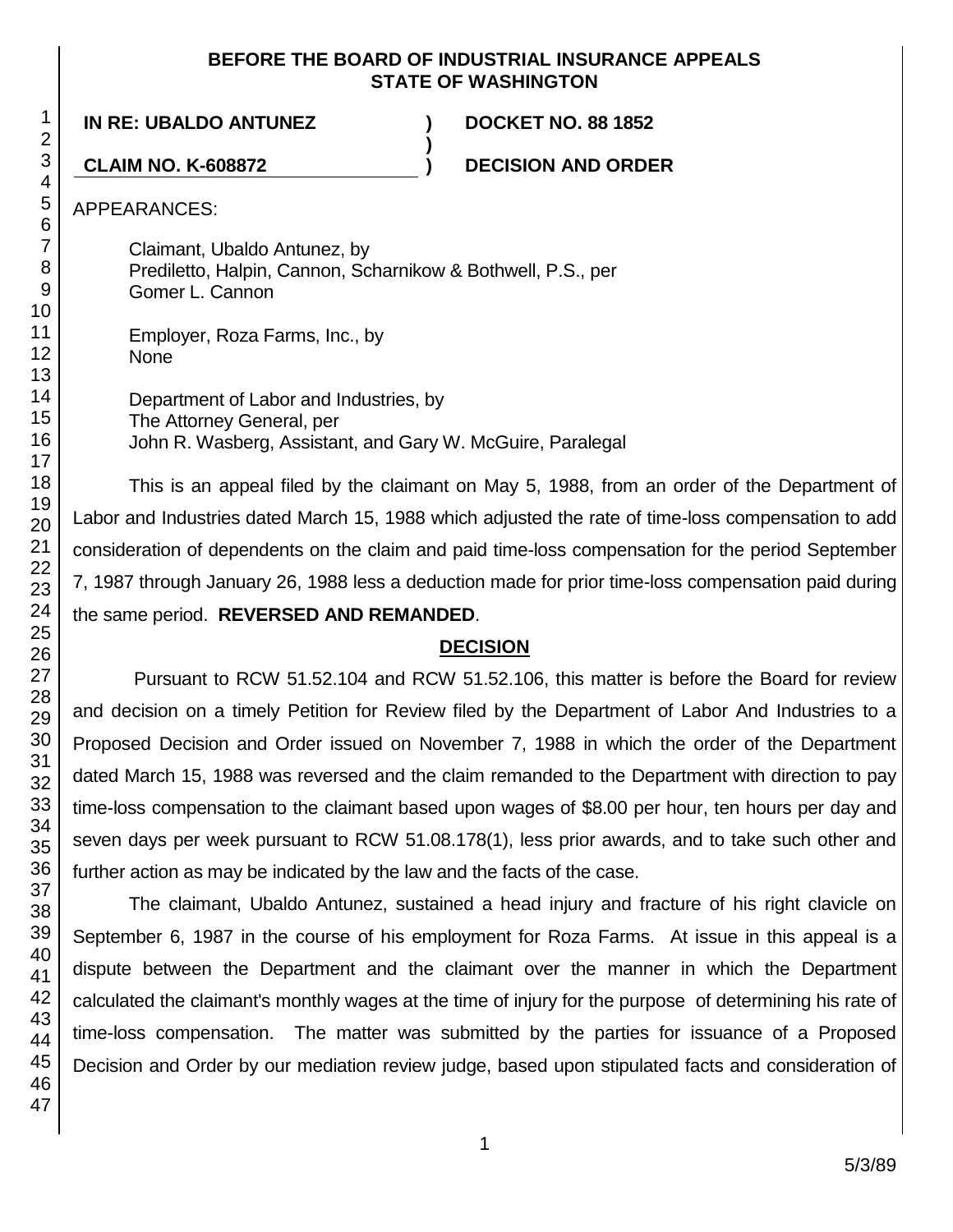the Department claim file. Since the Proposed Decision and Order adequately states the relevant facts, we will only briefly summarize these here.

Prior to August 26, 1987, the claimant worked 40 hours per week at a rate of \$4.65 per hour. Then, pursuant to a mutual understanding between the claimant and his employer, the claimant was to work seven days per week, ten hours per day, at \$8.00 per hour, for the period August 26, 1987 through September 16, 1987. Although the stipulation and Department file are not absolutely clear, it appears that the latter arrangement, involving increased working hours and an increased rate of pay, was only temporary.

As a basis for setting the rate of time-loss compensation, the Department utilized an averaging method to calculate the claimant's average monthly wage within a period of one year. First, it multiplied the 25 days of increased wages times 7 hours per day times \$8.00 per hour to arrive at the figure of \$1400 earned during the period of increased wages. Next, the Department multiplied 48 weeks times 5 days per week times 8 hours per day times \$4.65 to arrive at the figure of \$8,928.00 for earnings during the remainder of the year. The sum of \$8,928 plus \$1400 (or \$10,328) was then divided by 12 to arrive at an average monthly wage of \$863.67.

The Proposed Decision and Order held that the claimant's monthly wages should be computed based solely upon the \$8.00 per hour, ten hours per day and seven days per week, which the claimant was working "at the time of his injury." In so ruling, the Proposed Decision and Order stated that this Board has held that the statute (RCW 51.08.178) in effect on the date of this injury does not permit the "average monthly wage" procedure employed by the Department. In re Teresa M. Johnson, BIIA Dec. 85 3229 (1987). The Department argues that an averaging method is warranted in the present case because the controlling statute directs the Department to compute time-loss compensation on the wages at which a claimant was normally employed at the time of injury rather than simply whatever the wages were at the time of injury. The Department contends that the average monthly wage method it utilized is the preferred, if not the only, method by which it can arrive at a determination of the wage at which the claimant was "normally employed."

The direction to utilize monthly wages as the basis for compensation and the method for computing monthly wages is provided in RCW 51.08.178, which, prior to 1988, read in relevant part: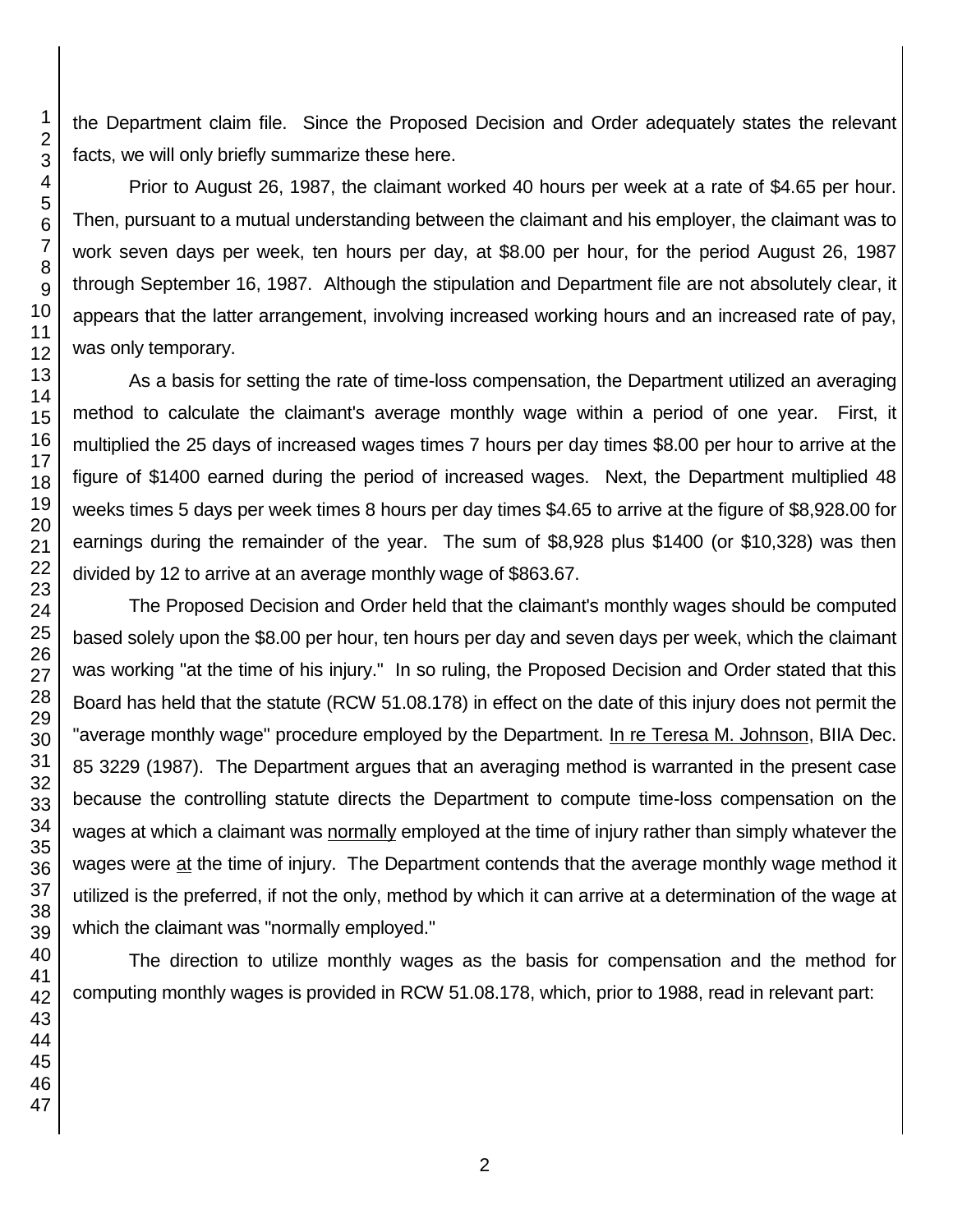(1) For the purposes of this title, the monthly wages the worker was receiving from all employment at the time of injury shall be the basis upon which compensation is computed unless otherwise provided specifically in the statute concerned. In cases where the worker's wages are not fixed by the month, they shall be determined by multiplying the daily wage the worker was receiving at the time of injury:

**. . .** (e) By twenty-two, if the worker was normally employed five days a week;

**. . .** (g) By thirty, if the worker was normally employed seven days a week.

The term "wages" shall include the reasonable value of board, housing, fuel or other consideration of like nature received from the employer, but shall not include overtime pay, tips, or gratuities. The daily wage shall be the hourly wage multiplied by the number of hours the worker is normally employed.

(Emphasis supplied. $1$ )

In Johnson, the Department had also used an "average monthly wage" similar to that utilized here. We held that the "average monthly wage" procedure espoused by the Department was a method without any support in the law. We further suggested that any argument in favor of such a method must be presented to the Legislature, and that neither the Department nor this Board had authority to "enact" such a method.<sup>2</sup> In Johnson, we did state that the only "averaging" possibly permitted by RCW 51.08.178, as it then read, would be that which is necessary to determine how many days per week or hours per day a worker is "normally employed." We continue to believe that, where wages are not fixed by the month, the hourly wage at the time of injury must be utilized in the formula. This is true regardless of whether that hourly wage at the time of injury was the hourly wage at which the worker was "normally employed." We so hold because the modifying language "normally

l

 $1$  RCW 51.08.178 was amended in several respects in 1988. Laws of 1988, ch. 161, § 12. One change added the language: "The number of hours the worker is normally employed shall be determined by the department in a fair and reasonable manner, which may include averaging the number of hours worked per day." The amended statute also allows for averaging monthly wages over a 12 month period "[i]n cases where (a) the worker's employment is exclusively seasonal in nature or (b) the worker's current employment or his or her relation to his or her employment is essentially part-time or intermittent . . .." While these changes are worthy of note here, we will not apply them retrospectively. Labor & Indus. vs. Metro Hauling, 48 Wn. App. 214 (1987). We also note that the claimant's employment in the present case was neither exclusively seasonal nor part-time nor intermittent.

 $2$  The claimant in Johnson was truly a seasonal worker. As indicated in Footnote No. 1, the Legislature has subsequently amended RCW 51.08.178 to allow for determining the monthly wage by way of averaging when the employment is exclusively seasonal. Again, the employment in the present case was not seasonal.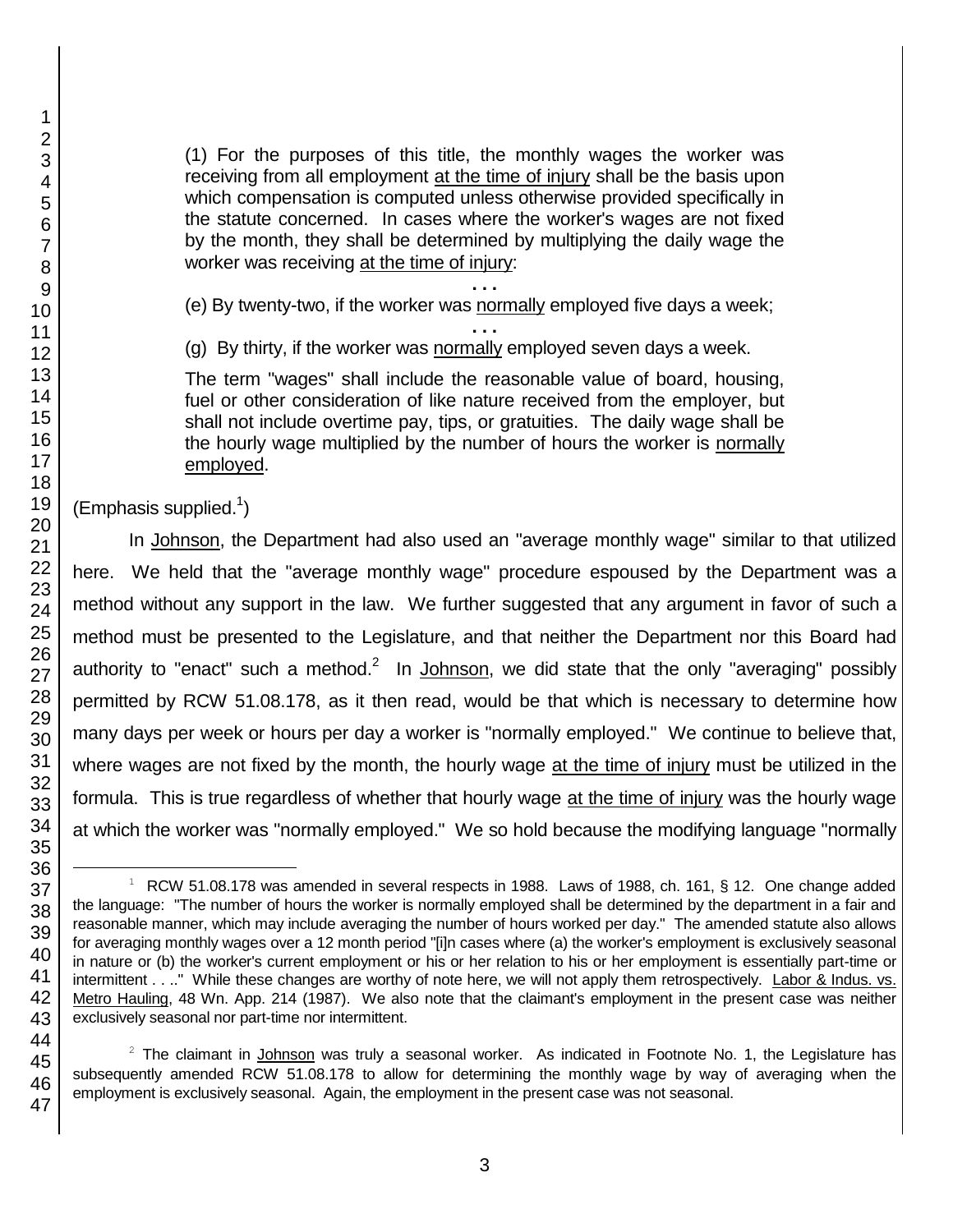employed" is utilized in the statute only in reference to hours per day and days per week, and is never utilized in reference to hourly wages.

Thus, we reject the Department's "average monthly wage" method in the present case. For purposes of calculating monthly wages pursuant to the statutory formula, we begin with the understanding that \$8.00 per hour will be used in that formula, since that was the claimant's hourly wage at the time of injury. In order to adhere as closely as possible to the statutory formula, we must now determine the number of hours per day and number of days per week which the claimant was "normally employed."

In Johnson we held open the possibility that averaging to determine the days per week or hours per day a worker is "normally employed" might, in certain circumstances, be permissible under the statute is it then read. In Johnson it was beyond dispute that, whenever employed, the claimant was "normally employed" eight hours per day and five days per week. In Johnson, as in the present case, the Department had only utilized the "average monthly wage" procedure and had made no attempt to average the days per week and hours per day to arrive at an approximation of claimant's normal employment. Neither has the claimant in the present case suggested that averaging be utilized to arrive at the number of hours per day and days per week during which the claimant was "normally employed".

In its Petition for Review, the Department notes that "normally" is not statutorily defined and suggests that we turn to the ordinary usage of that word. According to the Department, WEBSTER'S INTERNATIONAL DICTIONARY, 2d Ed., 1665 defines "normal" in part as follows:

> ...2. According to, constituting, or not deviating from an established norm, rule or principle; conformed to a type, standard or regular form;...

> 5. Econ. Pertaining or conforming to a more or less permanent standard, deviations from which, on either side, on the part of the individual phenomena are to be regarded as self-corrective...

(Emphasis supplied).

Webster's Third New International Dictionary 1540 (1986) defines "normal" as either "according to, constituting, or not deviating from an established norm, rule, or principle: conformed to a type, standard, or regular pattern: not abnormal: REGULAR . . . (working hours)" or "approximating the statistical norm or average."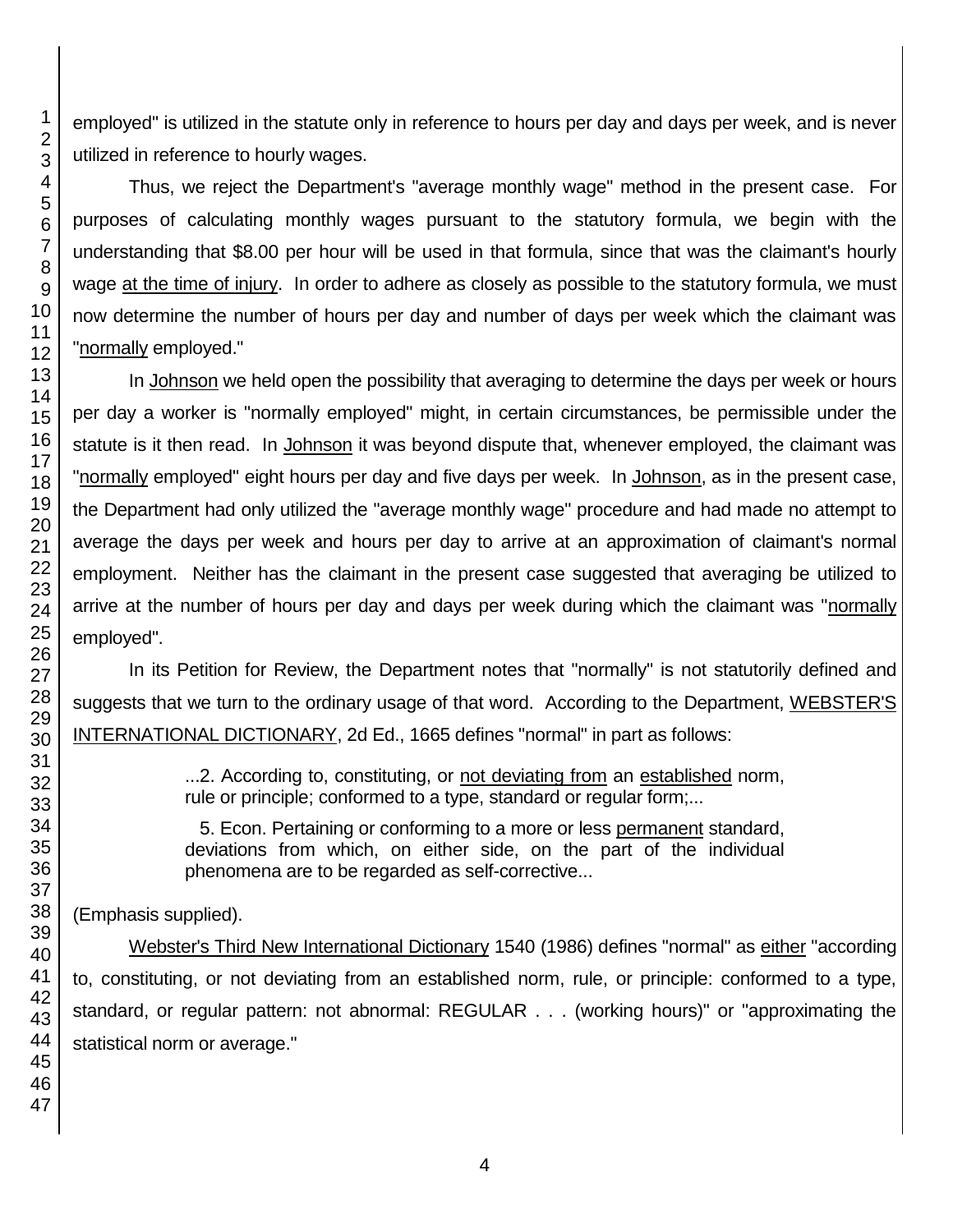In some cases the closest possible adherence to the statutory formula may require averaging to arrive at the hours per day and/or the days per week which a worker is "normally employed". Such instances may involve persistent fluctuations in hours per day or in days per week. However, such is not the case here. In the present case, the increase to ten hours per day and seven days per week was to last approximately three weeks, as compared with the remainder of the year in which Mr. Antunez worked only eight hours per day and five days per week. In view of ordinary language usage, we believe it is fair to state that this claimant was "normally employed" eight hours per day and five days per week. Indeed, that was the more "permanent" arrangement, "deviations from which, on either side" were "self- corrective" by way of the understanding between the claimant and his employer.

Thus, in the present case the statutory formula is adhered to most closely by multiplying the hourly wage at the time of injury, \$8.00, times Mr. Antunez's normal hours per day, 8, to arrive at the daily wage, \$64.00. That figure should then be multiplied by 22, which is the statutory multiplier associated with the claimant's normal employment of five days per week. The monthly wage which the Department should utilize as the basis upon which time-loss compensation is computed is, then, \$1408.00.

In so holding, we adopt the proposed Findings of Fact Nos. 1, 2 and 3, and Conclusion of Law No. 1 as the Board's final Findings of Fact and Conclusions of Law. In addition, we make the following Findings of Fact and Conclusions of Law:

### **FINDINGS OF FACT**

4. At the time of his injury, the claimant's hourly wages were \$8.00 per hour. The claimant was normally employed eight hours per day and five days per week.

### **CONCLUSIONS OF LAW**

- 2. Pursuant to RCW 51.08.178, using the statutory multiplier of 22, claimant's monthly wage from all employment at the time of injury was \$1408.
- 3. The order of the Department of Labor and Industries dated March 15, 1988, which adjusted the rate of time loss compensation to add consideration of dependents on the claim and paid time loss compensation for the period September 7, 1987 through January 26, 1988 less a deduction made for prior time loss compensation paid during the same period, is incorrect insofar as it based time loss compensation on an incorrect calculation of claimant's wages at the time of injury. The order is reversed and the claim is remanded to the Department with direction to pay time-loss compensation, pursuant to RCW 51.08.178(1), on the basis of monthly wages at the time of injury of \$1408.00, less prior payments,